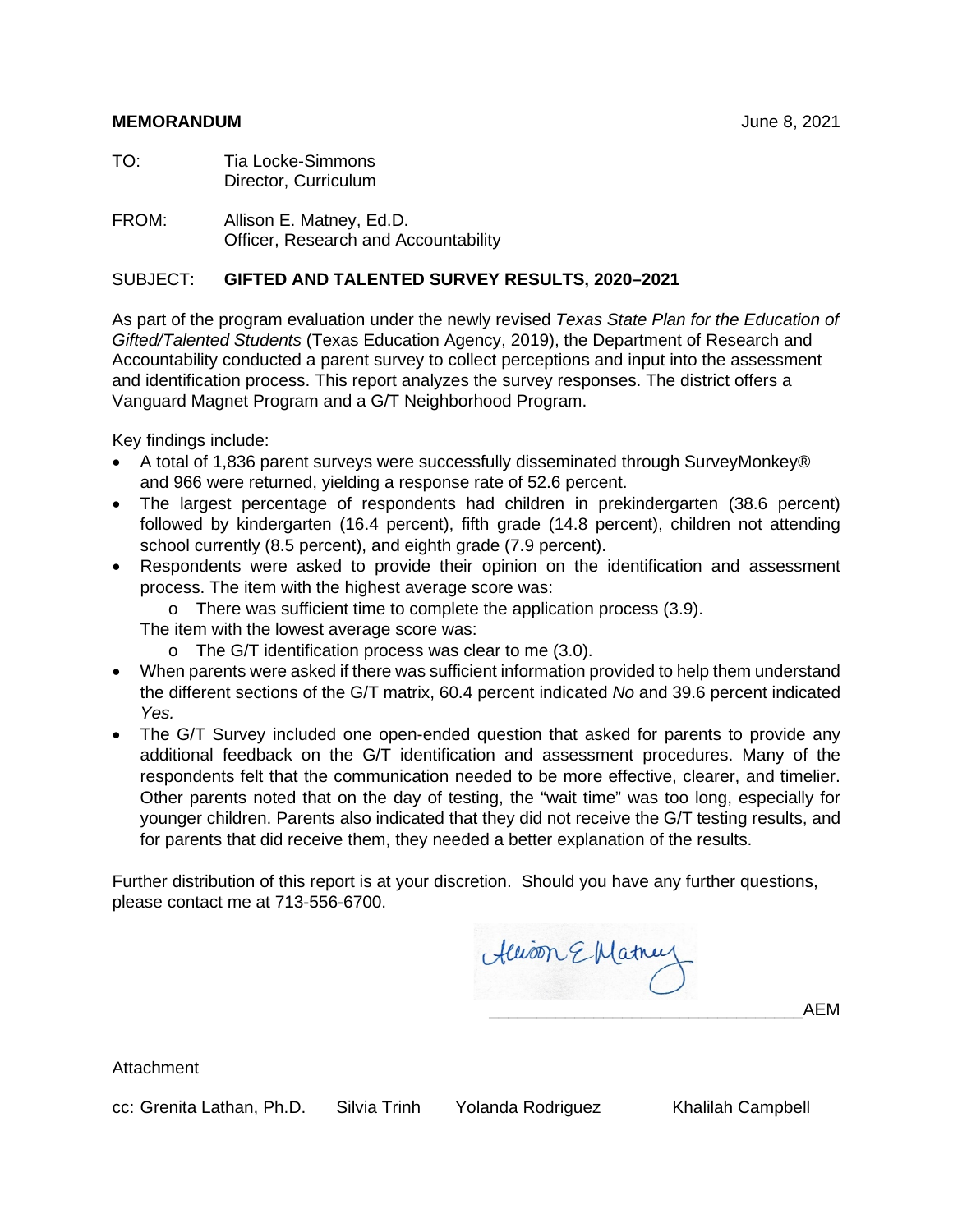## **Houston Independent School District**

## **RESEARCH** Educational Program Report

**Gifted and Talented Survey Results, 2020-2021**

# HISD Research and Accountability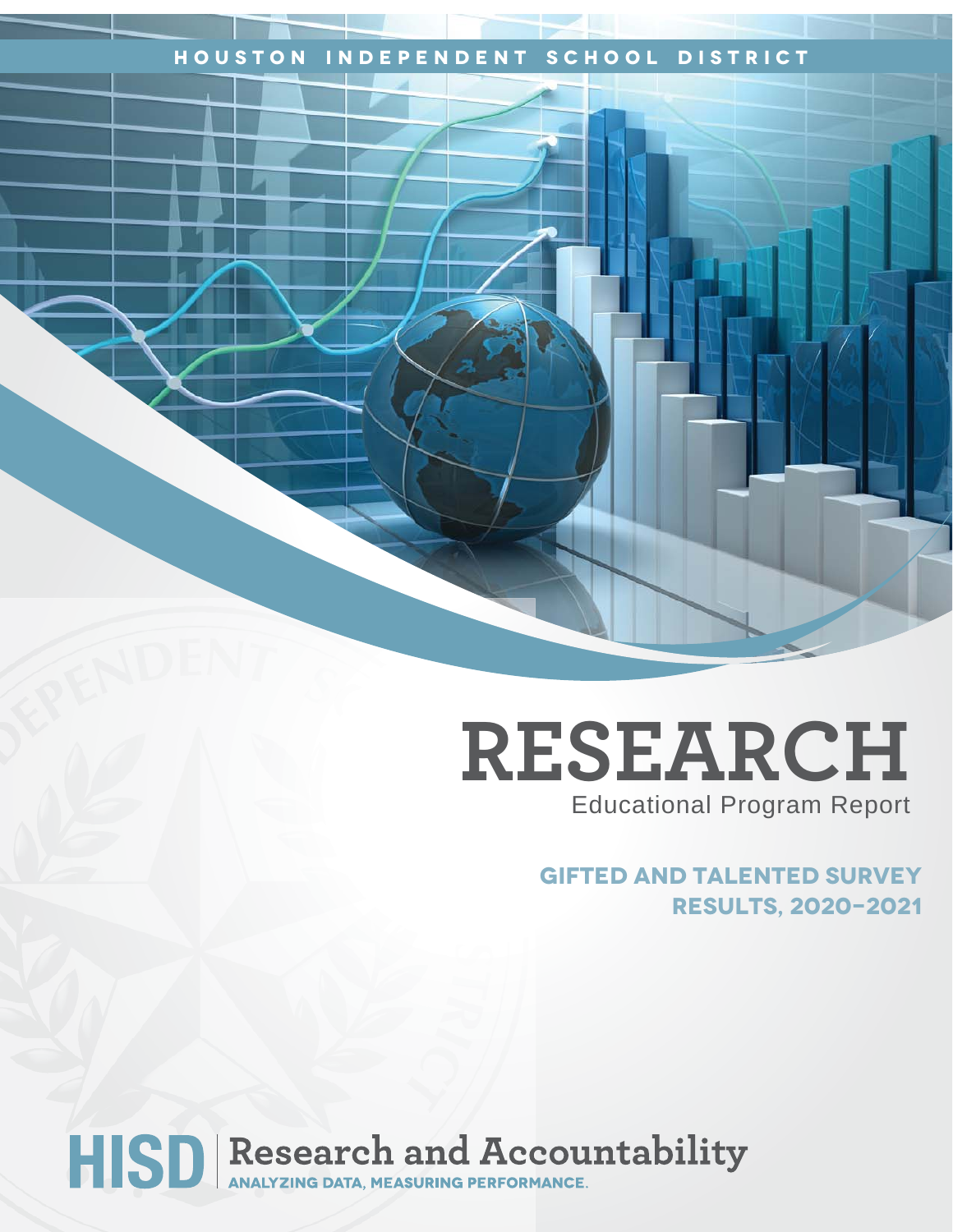

## **2021 Board of Education**

**Patricia Allen, Ed.D.** President

**Holly Maria Flynn Vilaseca**  First Vice President

**Judith Cruz**  Second Vice President

**Kathy Blueford-Daniels Secretary** 

**Daniela Hernandez** Assistant Secretary

**Sue Deigaard Myrna Guidry Elizabeth Santos Anne Sung**

**Grenita Lathan, Ph.D.**  Interim Superintendent of Schools

**Allison Matney, Ed.D. Officer** Department of Research and Accountability

**Laurie Zimmerman, Ph.D.** Sr. Research Specialist

**Victoria Mosier** Research Specialist

**Zack Bigner, Ed.D.** 

Research Manager **Houston Independent School District** Hattie Mae White Educational Support Center 4400 West 18th StreetHouston, Texas 77092-8501

#### **www.HoustonISD.org**

It is the policy of the Houston Independent School District not to discriminate on the basis of age, color, handicap or disability, ancestry, national origin, marital status, race, religion, sex, veteran status, political affiliation, sexual orientation, gender identity and/or gender expression in its educational or employment programs and activities.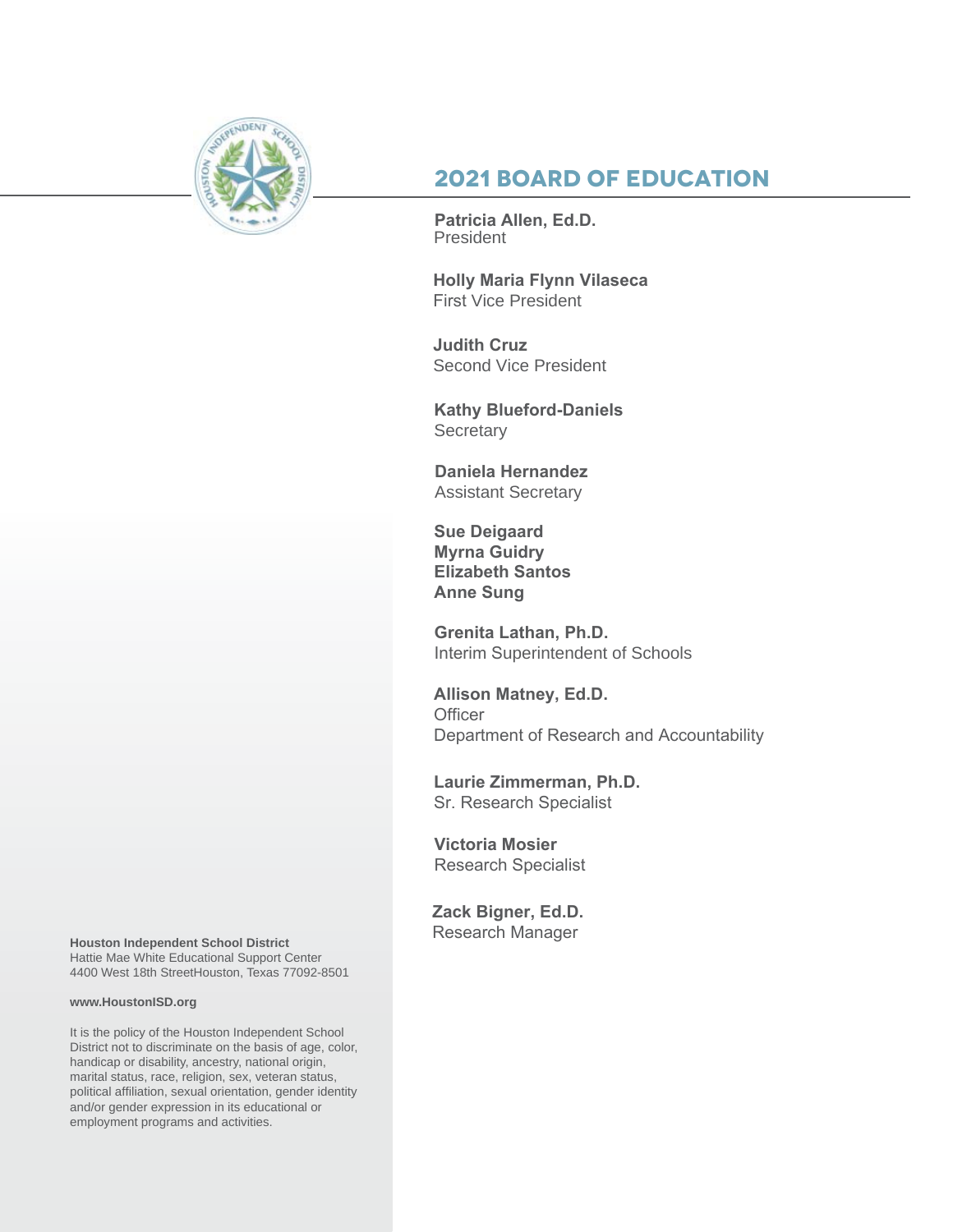## **Gifted and Talented Survey Results, 2021**

## **Executive Summary**

#### **Program Description**

As part of the program evaluation under the *Texas State Plan for the Education of Gifted/Talented Students* (Texas Education Agency, 2019), the Department of Research and Accountability collected parent feedback and perceptions about the district's Gifted and Talented (G/T) identification and assessment process. This report analyzes the parent survey responses of G/T students who were assessed during the 2020–2021 school year. The district offers a Vanguard Magnet Program and a G/T Neighborhood Program, and the survey results are combined and reported as the Gifted and Talented Program.

#### **Key Findings**

- A total of 1,836 parent surveys were successfully disseminated through SurveyMonkey® and 966 were returned, yielding a response rate of 52.6 percent.
- The largest percentage of respondents had children in prekindergarten (38.6 percent) followed by kindergarten (16.4 percent), fifth grade (14.8 percent), children not attending school currently (8.5 percent), and eighth grade (7.9 percent).
- Respondents were asked to provide their opinion on the identification and assessment process. The item with the highest average score was:
	- o There was sufficient time to complete the application process (3.9).
	- The item with the lowest average score was:
		- o The G/T identification process was clear to me (3.0).
- When parents were asked if there was sufficient information provided to help them understand the different sections of the G/T matrix, 60.4 percent indicated *No* and 39.6 percent indicated *Yes.*
- The G/T Survey included one open-ended question that asked for parents to provide any additional feedback on the G/T identification and assessment procedures. Many of the respondents felt that the communication needed to be more effective, clearer, and timelier. Other parents noted that on the day of testing, the "wait time" was too long, especially for younger children. Parents also indicated that they did not receive the G/T testing results, and for parents that did receive them, they needed a better explanation of the results.

#### **Recommendations**

- 1. Revise scheduling to reduce wait times for students.
- 2. Develop a document to explain the scores and sections of the G/T matrix. Form a focus group of parents to ensure that it is written with technical information for a non-technical audience.
- 3. On the G/T Neighborhood 4-year-old testing form, include email address and a section asking the best way to receive the results of the G/T testing.
- 4. On the G/T website, add a section on Preparation for Testing. Consider including the following: What to expect on testing day, Who to contact on testing day with questions, What to do if delays occur, What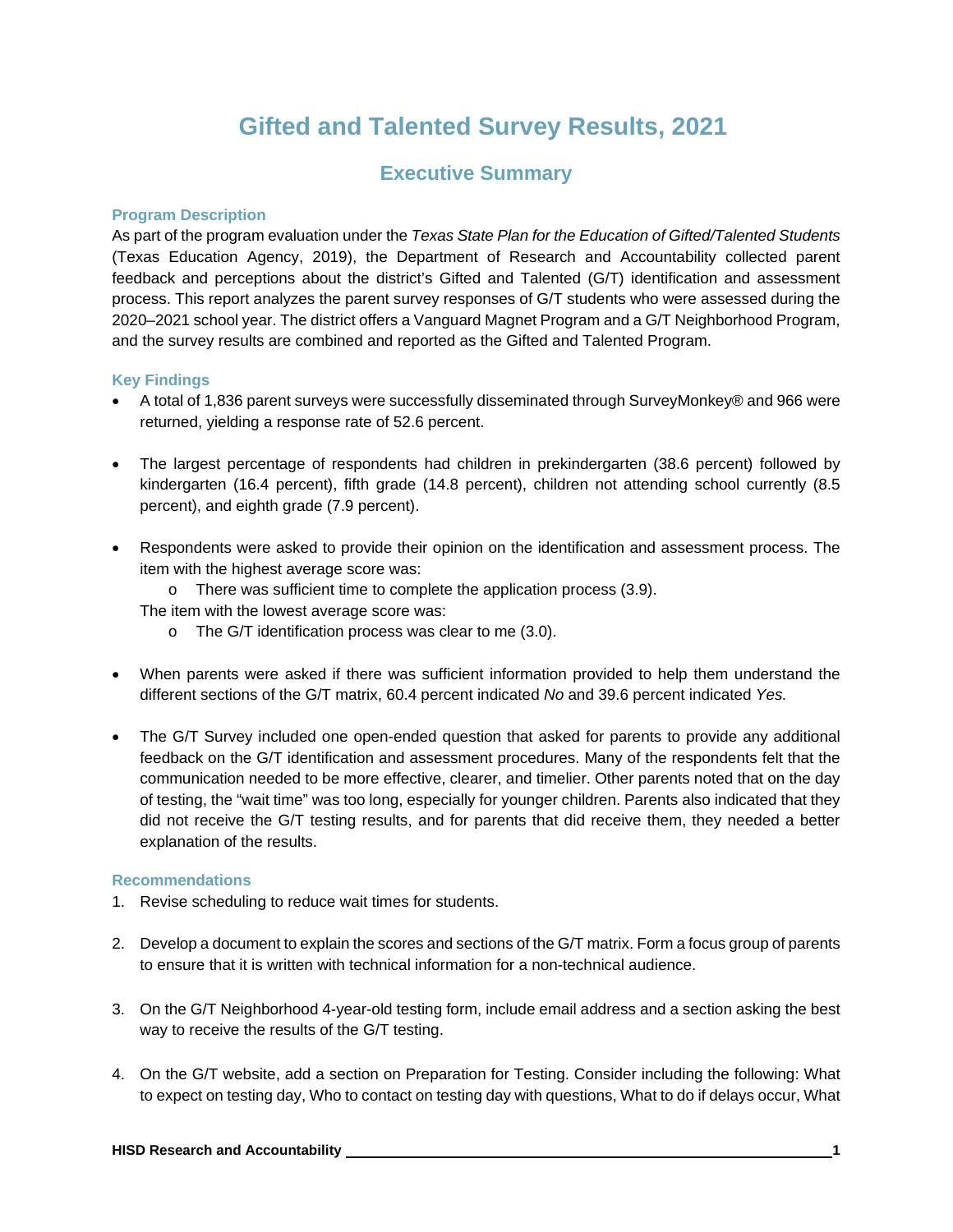restroom facilities are available, Parking location and instructions, What to bring (cell phone, snacks, meals, drinks, books, etc.), where and when the results will be available, and include a note to state that test prep invalidates the results and is strongly discouraged.

- 5. Provide effective communication for parents with a child not enrolled in the district. Consider announcing G/T testing on social media, news, radio, community centers, and day-care centers. Form a focus group to ensure that these methods of outreach are effective and re-evaluate as needed.
- 6. At the beginning of the school year, provide an information session for the HISD preschools so that they are aware of 4-year-old testing and they can be a resource for their parents.
- 7. Consider uploading the following information in Power School for students that are enrolled in the district under Student Support Forms: Gifted Education Plan, G/T Matrix, Letter (qualified/not qualified). Update as needed.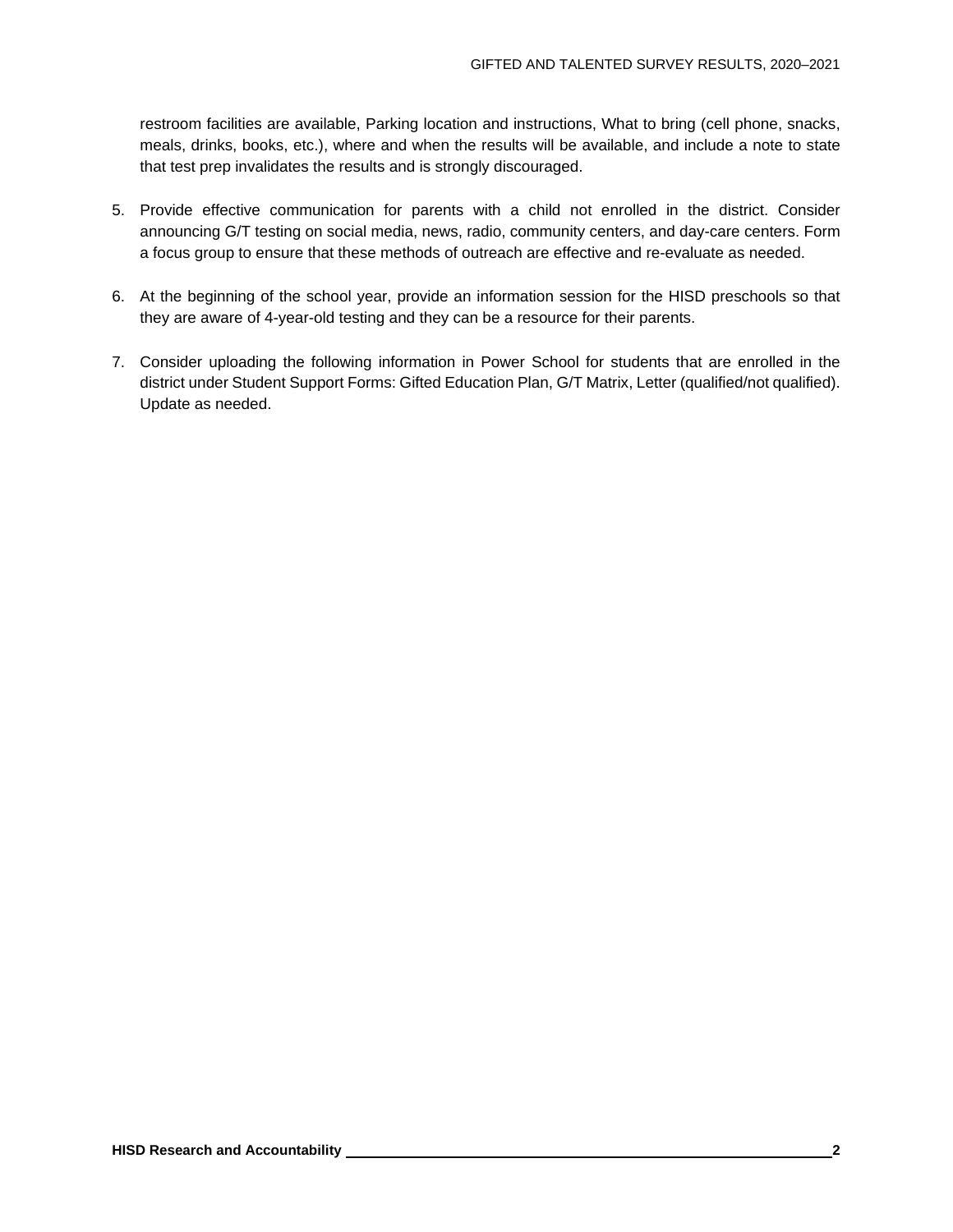## **Introduction**

According to the Texas Education Code §29.121 and the Houston Independent School District (HISD) Board Policy, *gifted and talented students* means "a child or youth who performs at, or shows the potential for performing at a remarkably high level of accomplishment when compared to others of the same age, experience, or environment and who:

- Exhibits high performance capability in an intellectual, creative, or artistic area,
- Possesses an unusual capacity for leadership; or,
- Excels in a specific academic field (Houston Independent School District, 2020, p. XXIV-1)."

The district offers a Vanguard Magnet Program and a G/T Neighborhood Program. The Vanguard Magnet Program is provided only in Board-approved schools, and entry into Vanguard Magnet Programs is competitive. Application and assessment timelines coincide with district and Magnet timelines. A centralized admissions committee reviews all applications and notifies the parents of their child's placement recommendation. In 2020–2021, the program served students at the following locations:

- Jewel Askew (K–4), Edna Carrillo, Lorenzo De Zavala, Gary Herod, Oak Forest, River Oaks, Theodore Roosevelt, William Travis, and Windsor Village elementary schools,
- Frank Black, Luther Burbank, Alexander Hamilton, and Bob Lanier middle schools,
- Thomas Horace Rogers School (K–8), and
- Andrew Carnegie Vanguard High School.

The Gifted and Talented Neighborhood Program (K–12) is designed to provide services for G/T students at their neighborhood schools or for non-zoned G/T students on a valid transfer (other than Vanguard Magnet transfers) that meet the criteria for identification established by district guidelines. All qualified students are served in their Gifted and Talented Neighborhood Program because there are no program enrollment goals or qualification distinctions (tiers) in the admission process. A Campus-Based Admissions Committee reviews the applications and notifies the parents of their child's placement recommendation. All G/T students on the campus are served in G/T classes with appropriately trained/qualified teachers.

As part of the Texas State Plan, the continuum of learning experiences should result in the development of an Advanced Product. Advanced Products demonstrate research skills and/or creativity that are advanced in relation to students similar in age, experience, and environment. Examples include:

- Projects (Texas Performance Standards Project)
- **Performances**
- **Presentations**
- Independent Research
- Scoring a 3, 4, or 5 on an AP exam or Scoring a 4, 5, 6, or 7 on an IB exam
- **IB Culminating Project**
- G/T Expo

According to the Texas State Plan, input from family and community representatives is solicited annually on G/T identification and assessment procedures. Parent Surveys were administered electronically during the Spring of 2021 to evaluate feedback and perceptions of the district's Gifted and Talented Program and to fulfill the Texas State Plan mandate. A subset of the survey results will be included in the Gifted and Talented Program Evaluation: 2020–2021. This report presents the complete findings for parent surveys (see **Appendix A**, pp. 17–19).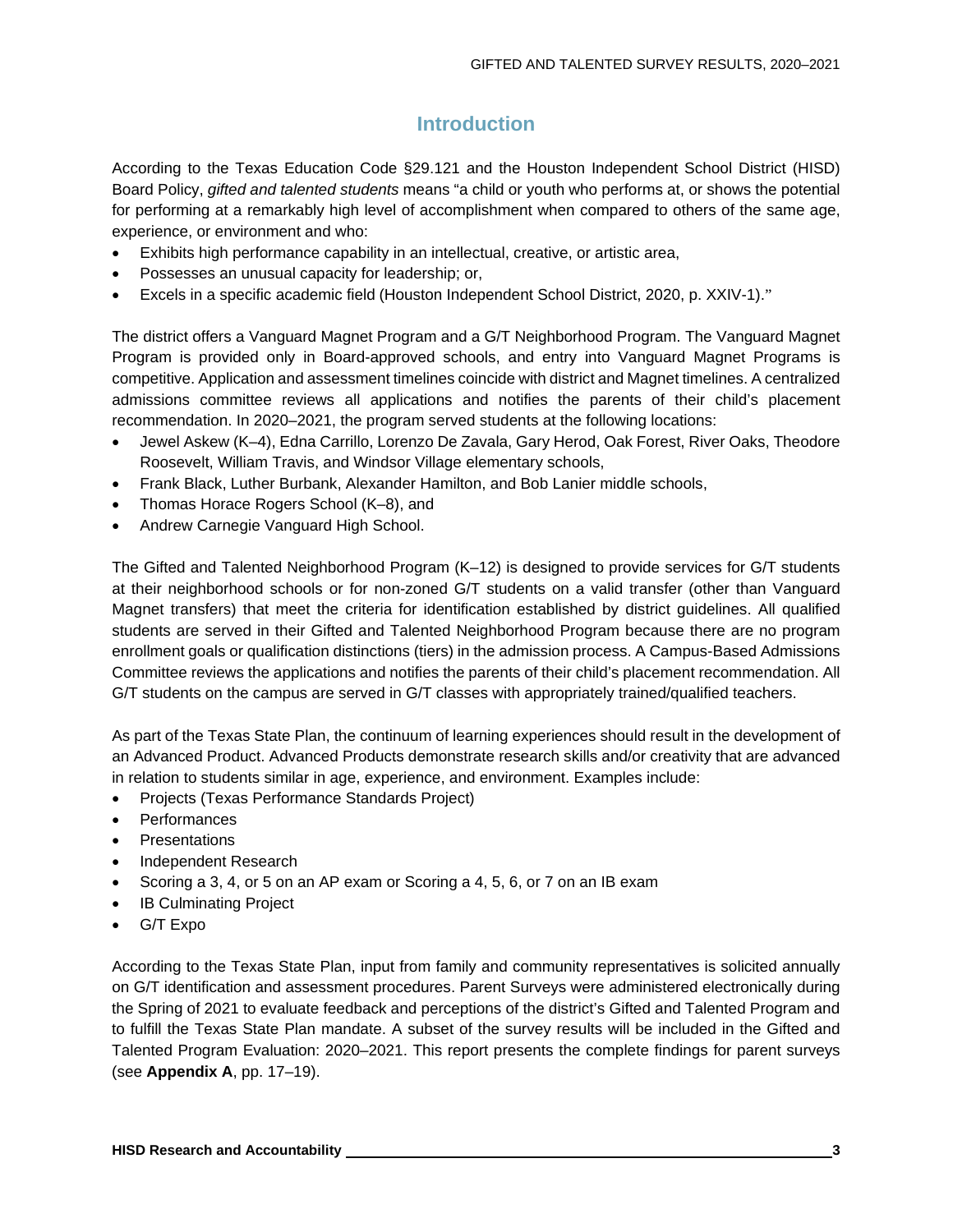## **Methods**

Survey items were developed from previously administered gifted and talented surveys and from input by stakeholders. Drafts of the surveys were reviewed by various stakeholders, and their comments were taken into account for the final versions. The parent surveys were translated into Spanish, Arabic, and Vietnamese. The surveys were then piloted, and additional revisions were incorporated. Surveys were disseminated electronically to parents of Vanguard Magnet applicants who met all of the following conditions:

- 1. provided an email address to the Department of School Choice and
- 2. had at least one child assessed, and
- 3. had a total G/T matrix score value, and
- 4. had a "Not Qualified" or "Qualified" designation on the G/T matrix

All parents were sent the survey in English. Students who were assessed were matched to their home language using the Fall PEIMS Snapshot, 2020. Parents of a student whose home language was Spanish, Arabic, or Vietnamese were sent an additional survey in the corresponding language with instructions to provide feedback on only one survey.

Two reminders were sent directly to any parents who had not completed the survey before it closed. Parent G/T Surveys opened on Tuesday, March 9, 2021 and closed on Monday, May 3, 2021.

#### **Data Analysis**

Translation Services provided translations for responses to the open-ended question.

Basic descriptive statistics were employed to analyze the data. For survey items, the responses for each category were tabulated and/or percentages calculated. Due to rounding, some totals may not equal 100 percent. The parent response rates were calculated by the total number of emails sent less any that were not delivered or unsubscribed. A total of 1,836 parent surveys were successfully disseminated and 966 were returned, yielding a response rate of 52.6 percent. For the open-ended questions, responses were grouped into emergent categories.

#### **Data Limitations**

Distribution of the survey using only an electronic format may have precluded families that did not have a web-enabled device, internet, or email address to participate. Although every parent that was issued an invitation had a child assessed during the 2020–2021 school year, 101 parents disqualified themselves by responding that they did not have a child assessed during the 2020–2021 school year. There was a delay in mailing out the matrix results so that some parents may not have known whether their child qualified to receive G/T services when they took the survey. Therefore, a response option was added on March 23, 2021 to the question about whether their child qualified for G/T services, *I have not received the testing results*. Parents with a 4-year-old in a G/T Neighborhood school were not surveyed due to lack of contact information.

#### **Results**

#### **Description of Respondents**

**Figure 1** (p. 5) shows the language of administration of the respondents who submitted a survey. Of the 966 respondents who had at least one child assessed for G/T services during the 2020–2021 school year and responded to the survey, 911 (94.3 percent) submitted the survey in English, 50 (5.2 percent), in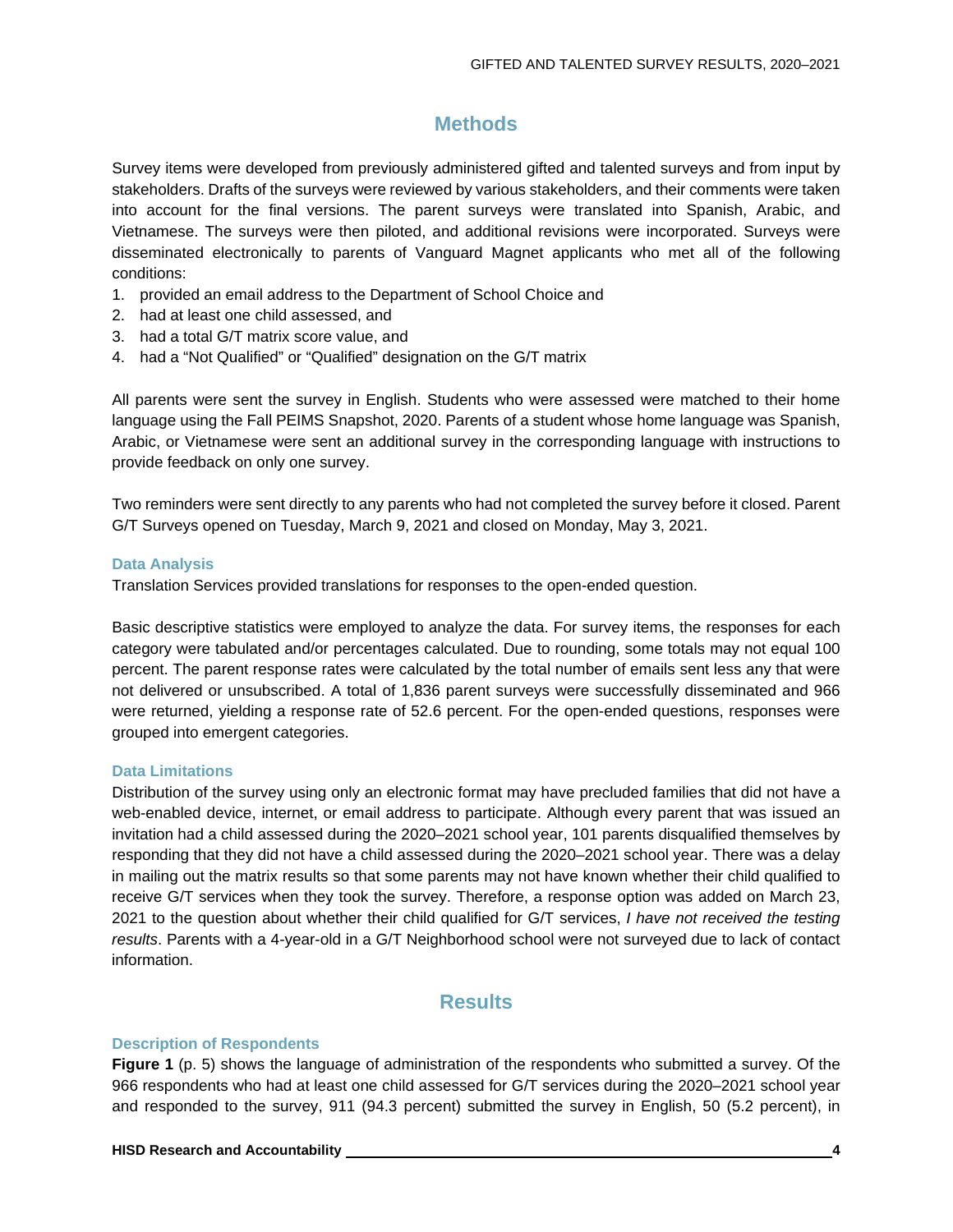Spanish, and 5 (0.5 percent) in Arabic. Although the survey was offered in Vietnamese, none of the respondents completed the survey in that language.



**Figure 1. Language of Survey Administration**

**Figure 2** shows the race/ethnicity of the respondents. White, Asian, and Hispanic respondents reflect the highest percentages followed by 10.5 percent of parents who preferred not to state their race/ethnicity.



#### **Figure 2. Race/Ethnicity of Respondents**

Source: SurveyMonkey, G/T Parent Data files, 5/3/2021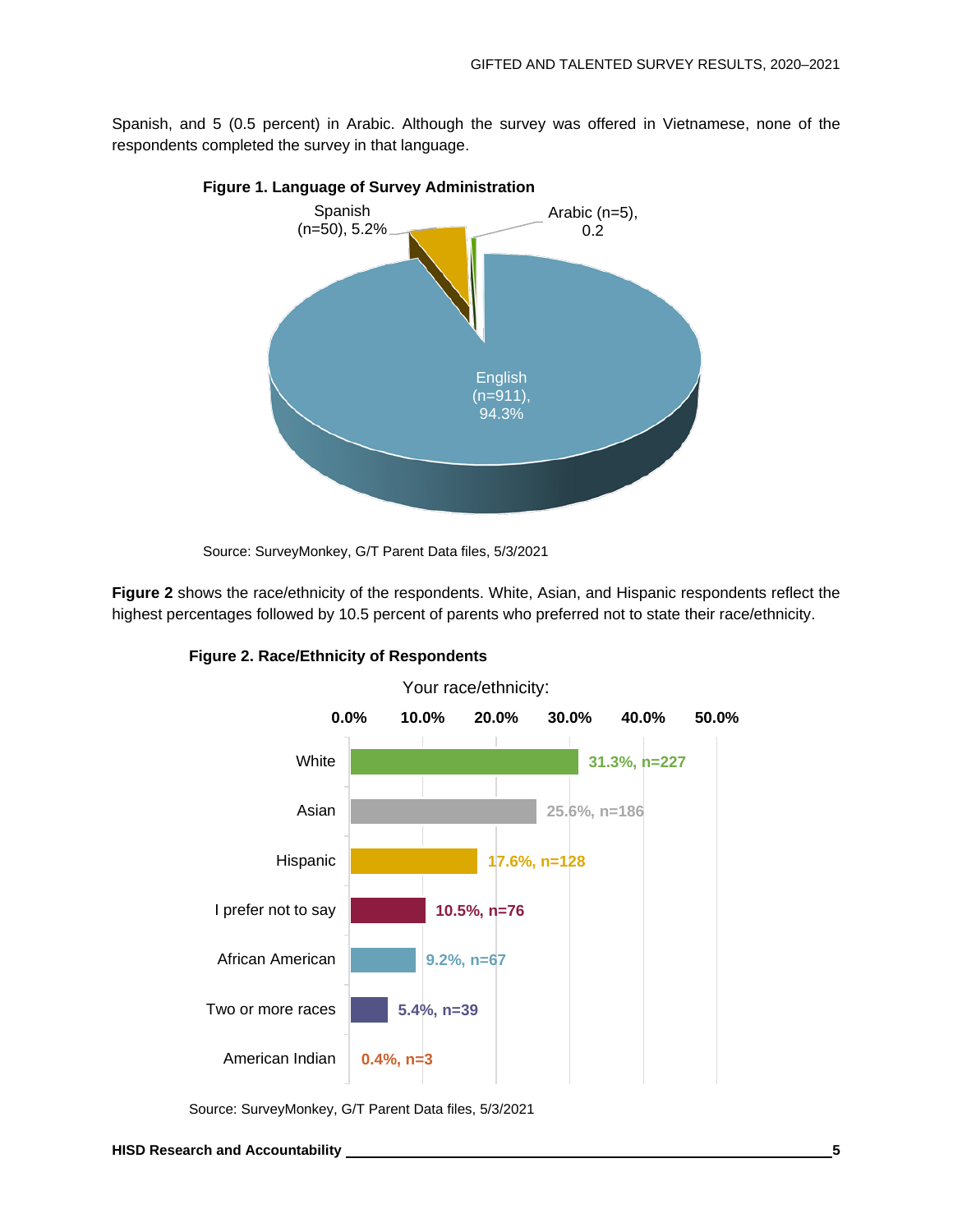To gather meaningful data regarding the assessment and identification process, parents of children who were assessed during the 2020–2021 academic year were the targeted population for the survey. **Figure 3** shows that of the 966 respondents, most (87.6 percent) indicated they had a child assessed.



#### **Figure 3. Parents With At Least One Child Assessed for G/T Services during 2020–2021**

Source: SurveyMonkey, G/T Parent Data files, 5/3/2021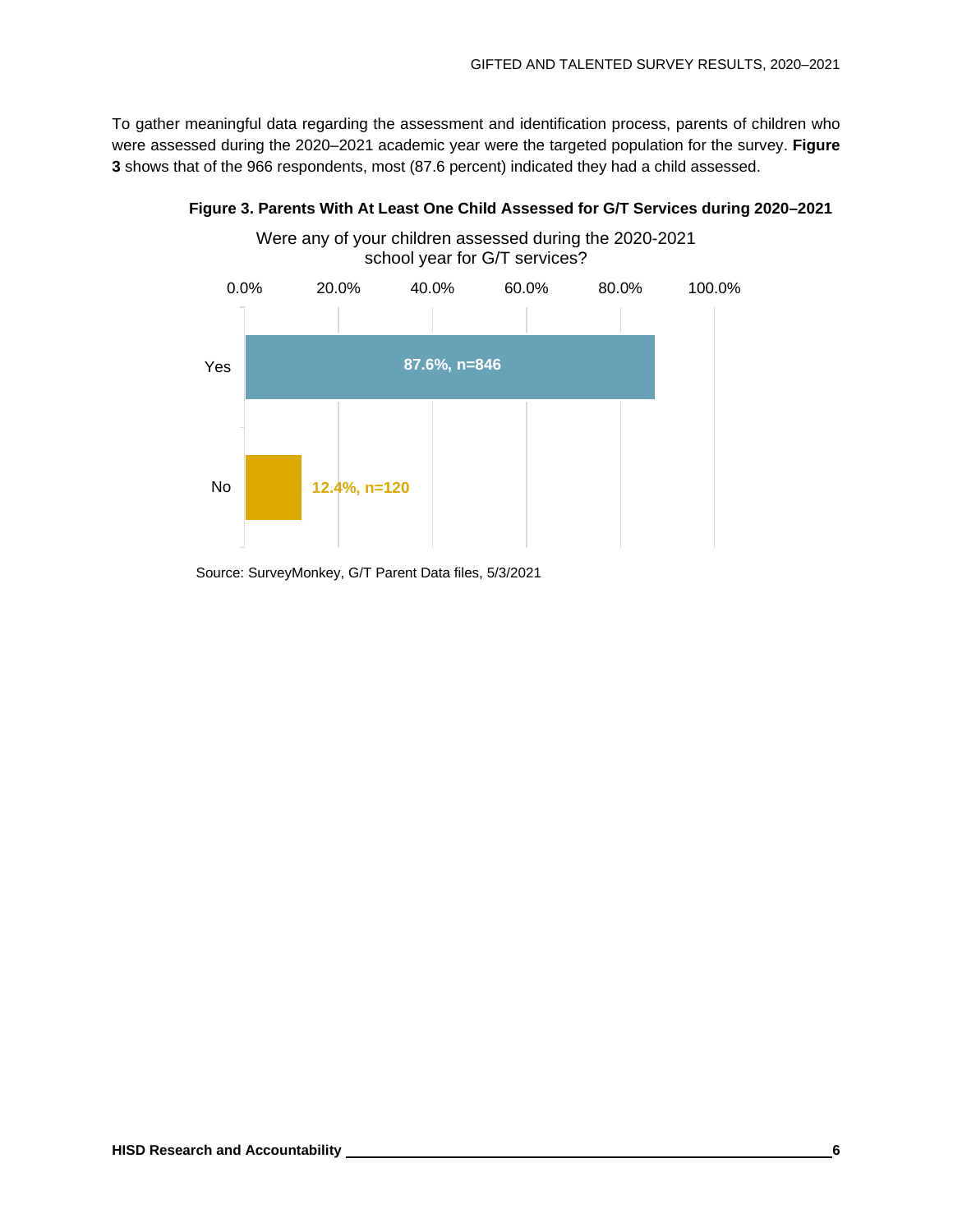Survey respondents were asked to select the grade levels of all children who were assessed. Parents may have had more than one child assessed in 2020–2021 (**Figure 4**). Of the 885 students for whom parents responded, the highest percentage of children were assessed in prekindergarten (n=342, 38.6 percent) followed by kindergarten (n=145, 16.4 percent) and fifth grade (n=131, 14.8 percent). Students not attending school (n=75, 8.5 percent) and eighth grade students (n=70, 7.9 percent) reflected the fourth and fifth largest categories, respectively. Students in grades 1–4 (n=90, 10.2 percent), grades 6–7 (n=26, 2.9 percent), and grades 9–12 (n=6, 0.7 percent) made up the remaining 13.8 percent of students assessed during the 2020–2021 school year.

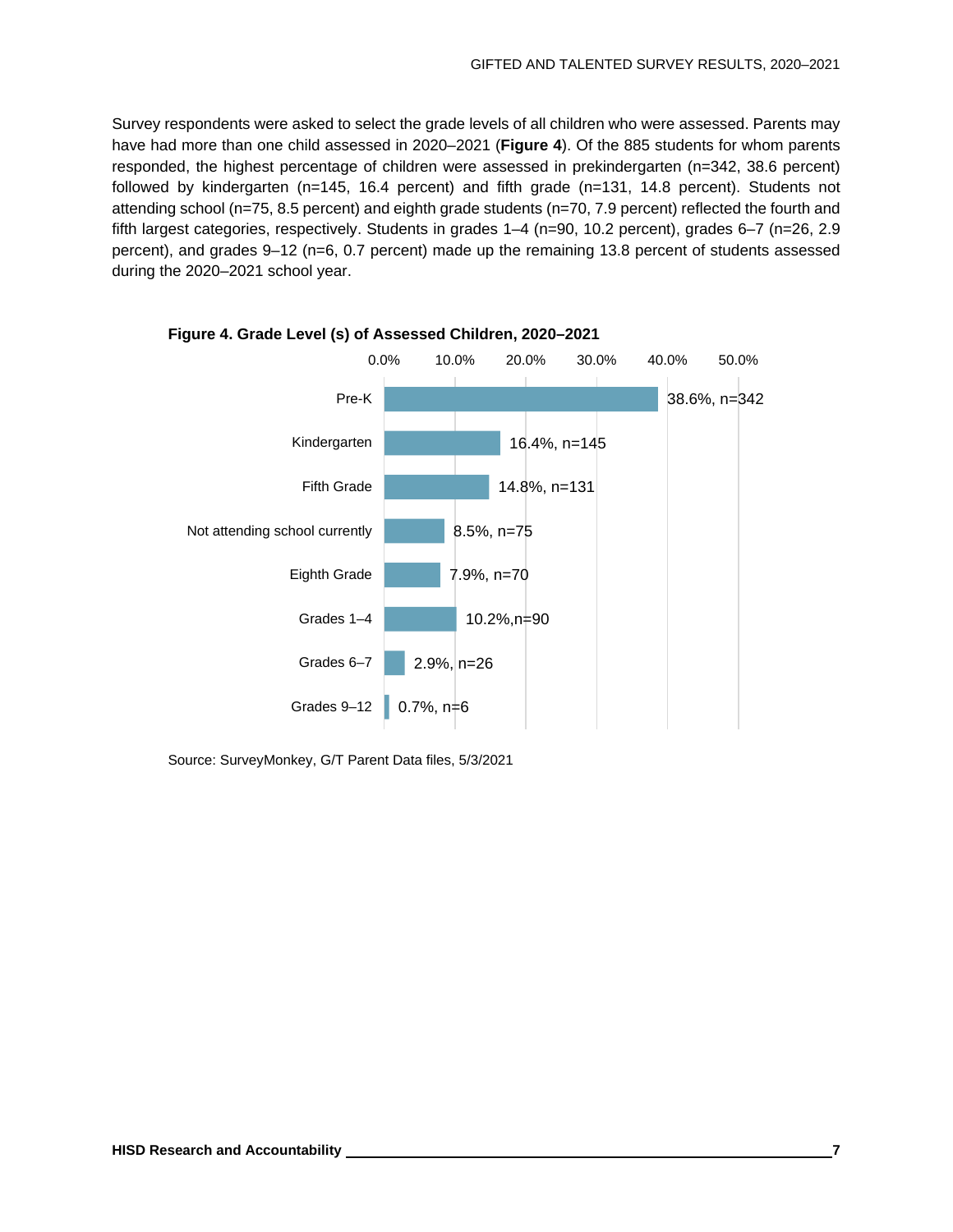#### **Assessment Results**

Survey respondents were asked if one or more of their children assessed in 2020–2021 qualified to receive G/T services. In some cases, a child could qualify for G/T services, but the child may not have gotten into his/her first choice of Vanguard Magnet schools (**Figure 5**). Approximately 44 percent (n=307) of respondents indicated that all of their children who were assessed qualified, followed by 34 percent (n=240) who indicated none of their children qualified for G/T services. Seven percent (n=47) indicated that some of their children qualified for G/T services, while 15.3 percent (n=110) of respondents indicated that they had not received the testing results.

#### **Figure 5. Assessment Results, 2020–2021**

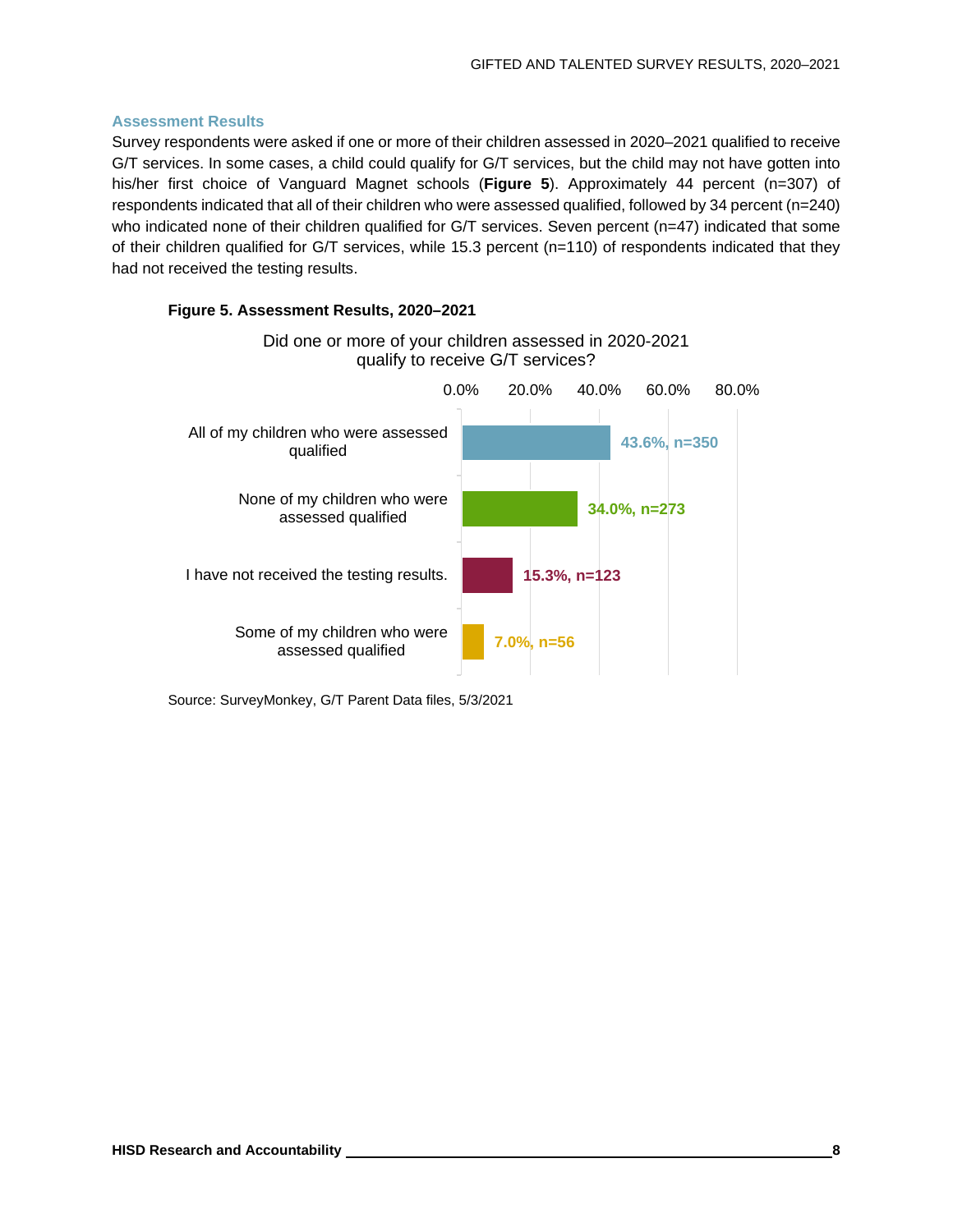#### **Perceptions of the G/T Identification and Assessment Process for 2020–2021**

Respondents were asked to provide their opinion on the identification and assessment process. The results are presented in **Figure 6**. The item with the highest average score was: There was sufficient time to complete the application process (3.9). The item with the lowest average score was: The G/T identification process was clear to me (3.0).



**Figure 6. Perceptions of the G/T Identification and Assessment Procedures, 2020–2021**

■ Strongly Disagree/Disagree ■ Neutral ■ Agree/Strongly Agree OAvg

Source: SurveyMonkey, G/T Parent Data files, 5/3/2021

#### **G/T Matrix**

The results of G/T testing were presented in a letter mailed to parents that was accompanied by a copy of the child's G/T Matrix. There was a delay in mailing out the letters and the accompanying G/T matrix for 2020–2021. Results were not released until the week of April 19, 2021. This impacted survey recipients since the survey closed on May 3, 2021. The G/T Matrix summarizes the following information:

- Student information section
- Achievement test with the administration date, the scores, and the points,
- Ability test with the administration date, the score, and the points,
- Report card score and points,
- Teacher recommendation score and points,
- Obstacle score and points,
- Total Matrix Points with areas of giftedness identified,
- Admissions Committee with the meeting date, date the information was sent to parents, and the committee members, and
- The rubric for evaluating the teacher recommendation and the report cards.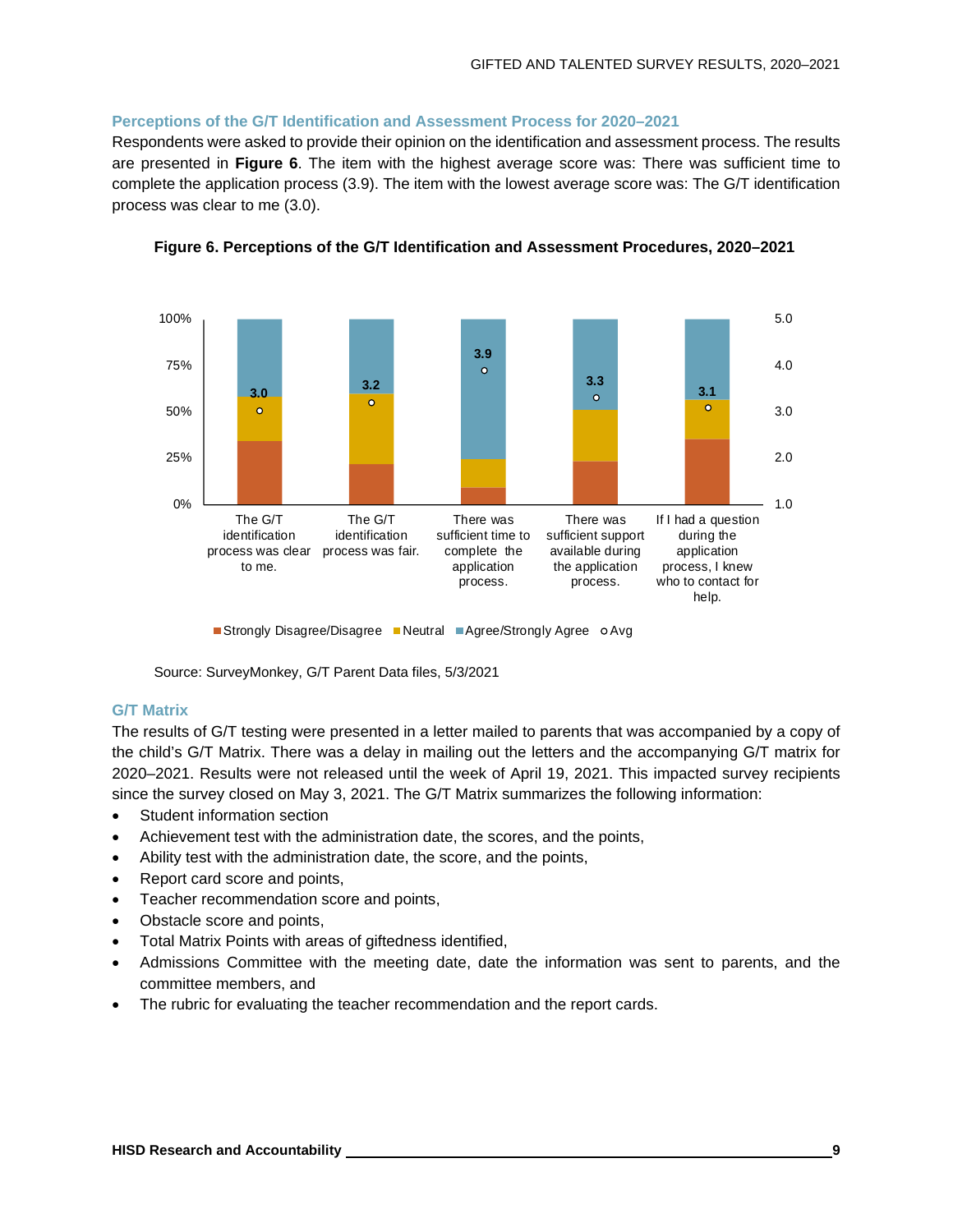Respondents were asked whether or not they received a copy of the G/T matrix. The majority of parents (n=388, 50.9 percent) indicated *Yes* (**Figure 7**).



#### **Figure 7. Parents Received G/T Testing Results, 2020–2021**

Respondents were asked if there was sufficient information provided to help them understand the different sections of the G/T matrix. The majority of parents (n=233, 60.4 percent) indicated *No* and 39.6 percent (n=153) indicated *Yes* (**Figure 8**).





Was there **sufficient** information provided to help you understand the different sections of the G/T matrix?

Source: SurveyMonkey, G/T Parent Data files, 5/3/2021

Source: SurveyMonkey, G/T Parent Data files, 5/3/2021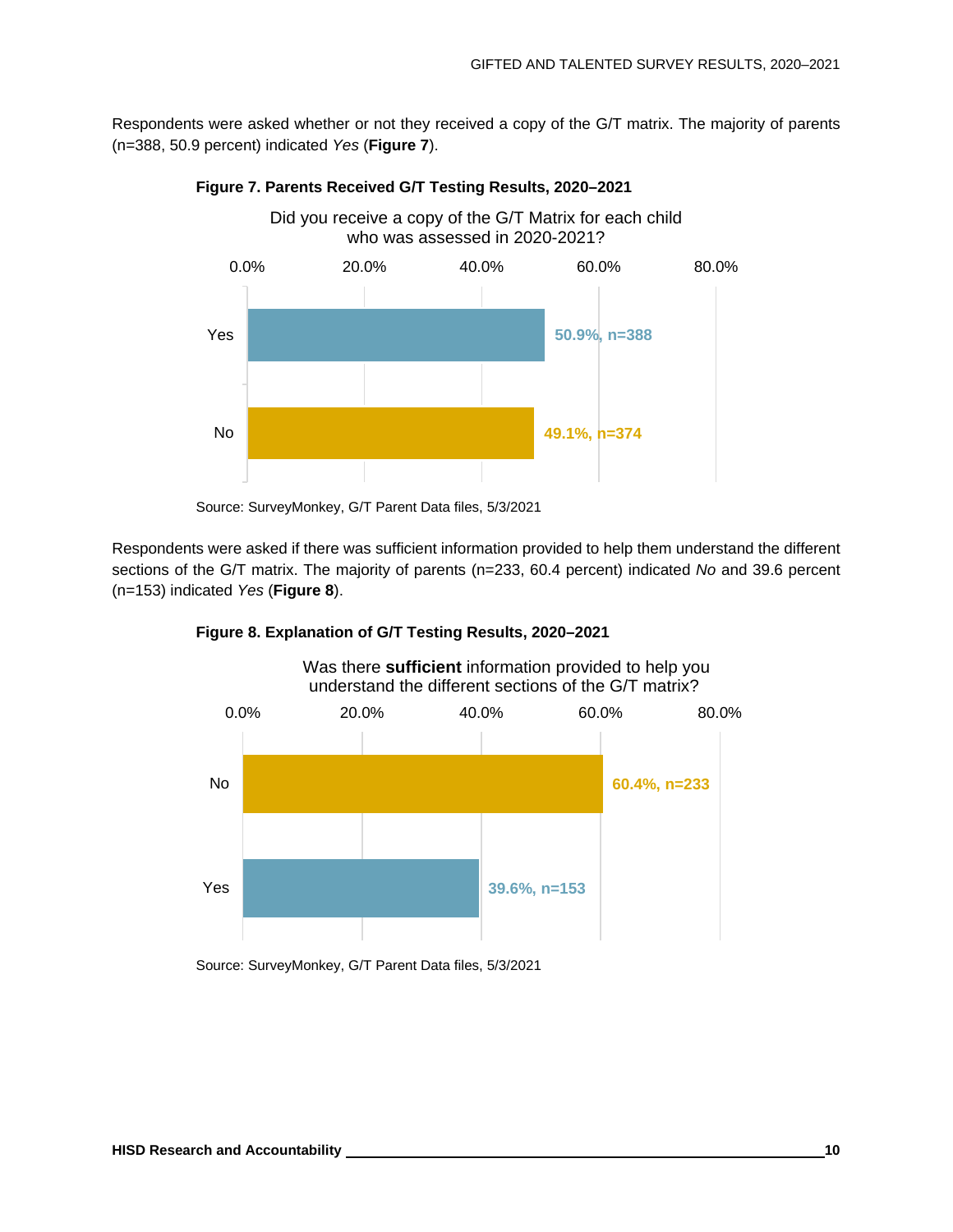#### **Methods of Communicating about the Application Process**

One source for parents to learn about the Magnet School application process involved attending one of the Saturday virtual open houses for information. The majority of survey respondents (n=536, 70.5 percent), did not attend any of the virtual open houses to learn about the Magnet School application process (**Figure 9A**). Respondents that answered *Yes* were then asked if they learned about the G/T identification process by attending. The majority of survey respondents (n=113, 52.6 percent) did not learn about the G/T identification process by attending a virtual open house (**Figure 9B**).



#### **Figures 9A and 9B. Virtual Open House, 2020–2021**

Source: SurveyMonkey, G/T Parent Data files, 5/3/2021

Respondents were asked if they visited the Gifted and Talented website for assessment and identification information. The majority of respondents (68.3 percent) indicated that they had visited the website for information (**Figure 10A**). Respondents that answered yes were then asked if they found the information they needed. Forty-four percent (n=308) of respondents answered that they had, 28.7 percent answered that they had not, and 27.3 percent answered that they had not visited the website (**Figure 10B**).



Source: SurveyMonkey, G/T Parent Data files, 5/3/2021

Respondents were asked how they learned when G/T testing was conducted (**Figure 11**, p. 12). The top four responses were: *Magnet/School Choice website* (30.3 percent), *Friend or family member* (19.3 percent), *Gifted and Talented website* (18.5 percent) and *Other* (10.4 percent).

80.0%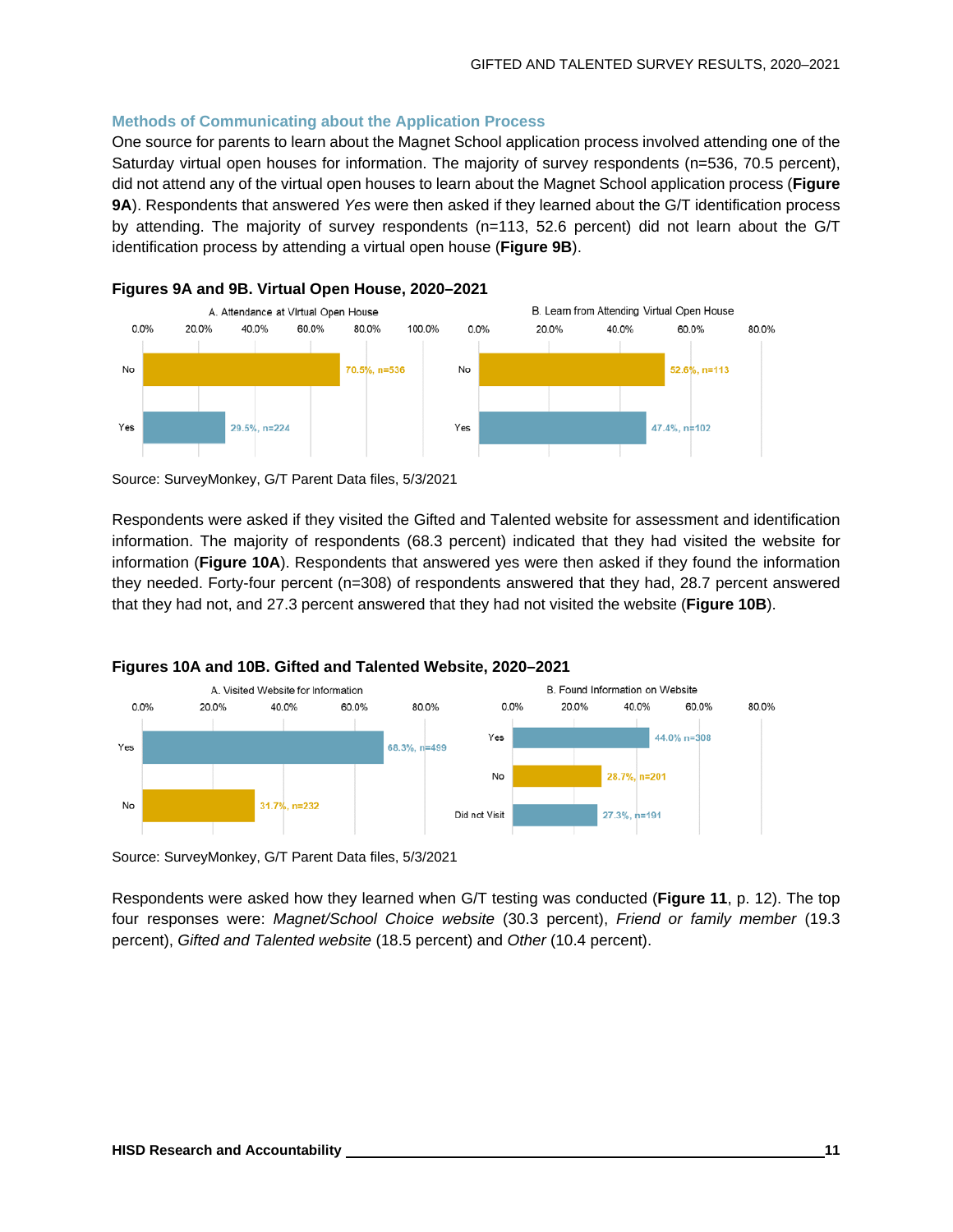

#### **Figure 11. Learning about when G/T Testing was Conducted, 2020–2021**

How did you learn about when HISD was conducting G/T testing? Please select all that apply.

Source: SurveyMonkey, G/T Parent Data files, 5/3/2021

A total of 113 out of 966 respondents answered *Other*. **Table 1** summarizes the open-ended responses.

- *Parent Action* (N=38): This response was typically accompanied by a description regarding the actions taken. For example, parents contacted the school, the magnet coordinator, or their child's teacher to find out about G/T testing. Their method of contact was either email or phone call.
- *Social Media/Media* (N=23): Most of the respondents referred to Facebook groups.
- *School (N=22)*: Denotes action taken by the school such as sending an email, principal message, a school newsletter, or providing a testing date.
- *District Employee* (N=17): The respondent indicated the type of employee providing the information, such as a teacher, magnet coordinator, or campus employee.

| Table 1. Learning About G/T Testing Timeline: Other        |     |                  |              |
|------------------------------------------------------------|-----|------------------|--------------|
|                                                            |     | $%$ of           | $%$ of       |
| <b>Response Category</b>                                   | N   | <b>Responses</b> | <b>Total</b> |
| Parent Action (parent initiated contact)                   | 38  | 33.6             | 3.9          |
| Social Media/Media (i.e. Facebook, news, or online)        | 23  | 20.4             | 2.4          |
| Action taken by the School (newsletter, email)             | 22  | 19.5             | 2.3          |
| District Employee (teacher, principal, Magnet Coordinator) | 17  | 15.0             | 1.8          |
| Phone calls/Email (action taken by the district            | 5   | 4.4              | 0.5          |
| Sibling                                                    | 4   | 3.5              | 0.4          |
| Don't Know                                                 |     | 0.9              | 0.1          |
| After the fact                                             |     | 0.9              | 0.1          |
| Friend                                                     |     | 0.9              | 0.1          |
| <b>School Choice website</b>                               |     | 0.9              | 0.1          |
|                                                            | 113 |                  | 11.7         |
| Total                                                      | 966 |                  |              |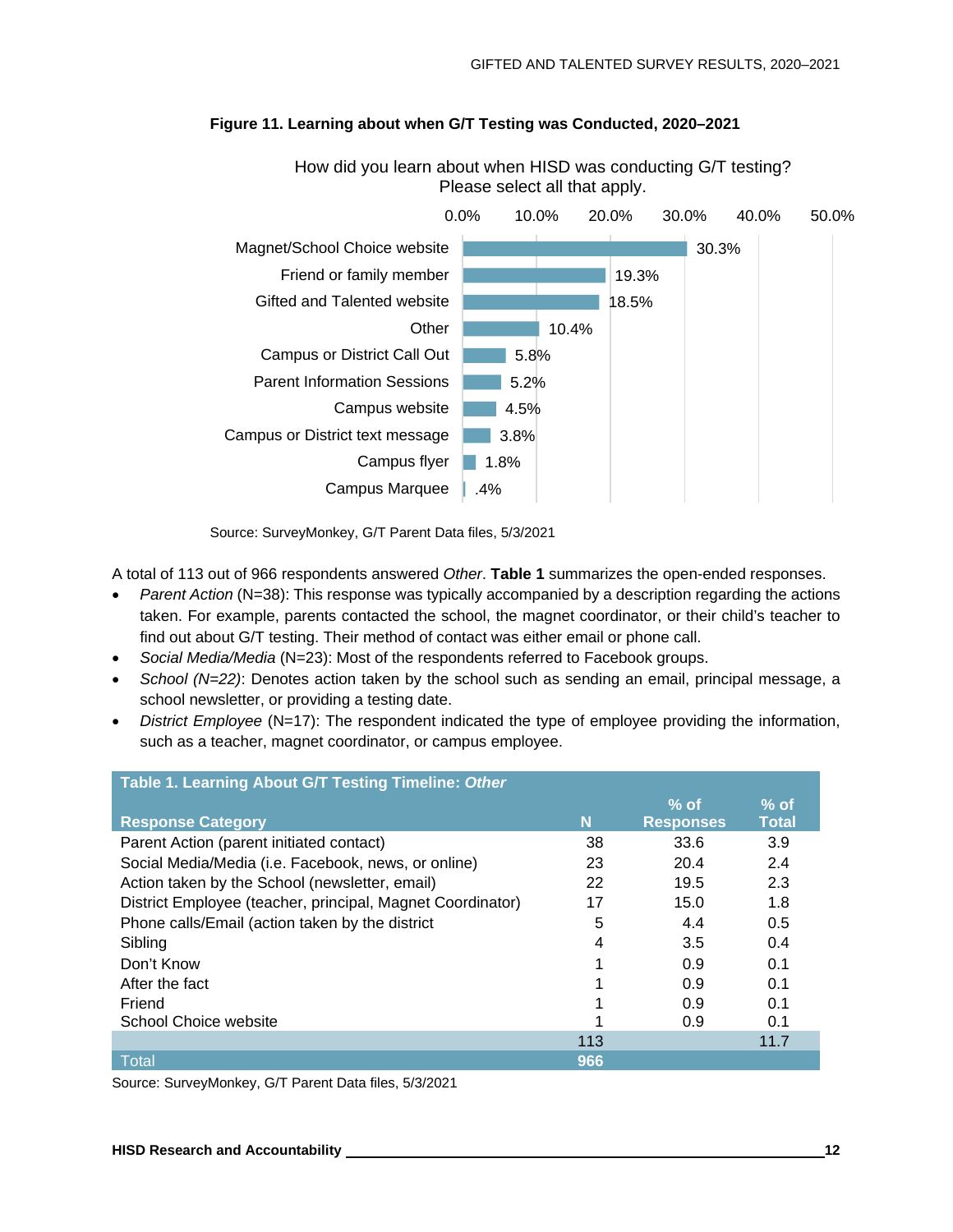Respondents were asked which were the most effective ways of communicating G/T information to their families (**Figure 12**). Most respondents (46.5 percent) indicated that email was the most effective method of communication, followed by text message (21.9 percent), and call (9.0 percent). Six respondents indicated "other" and completed the free response; these responses included school tours, HISD website, and Facebook.

#### **Figure 12. Effective Methods of Communication, 2020–2021**

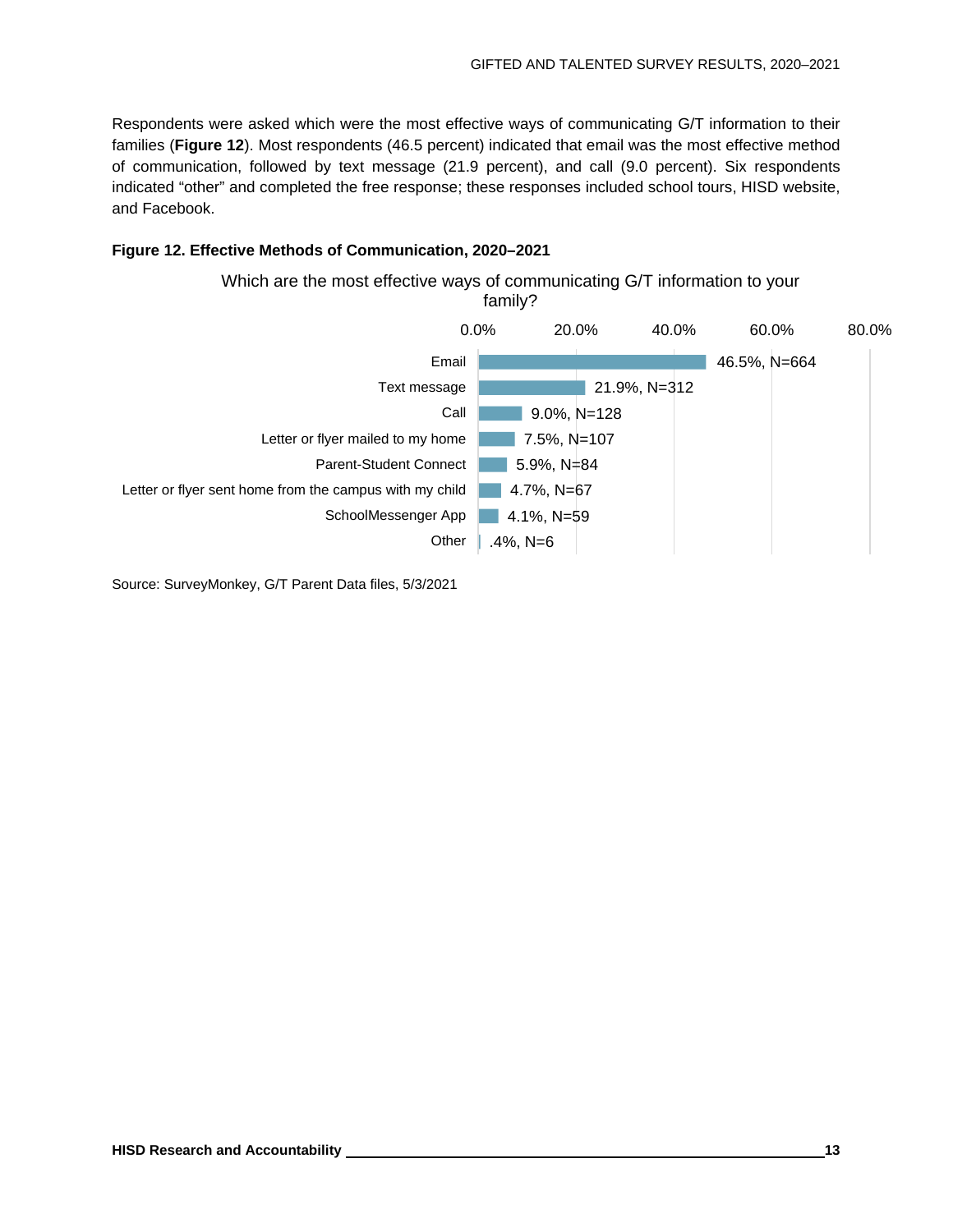*What input on G/T identification and assessment procedures from parents was provided for the 2020–2021 academic year?*

**Table 2** summarizes the emergent categories for parent feedback on the identification and assessment procedures for HISD. Of the 966 total respondents, 465 provided responses (48.1 percent). The top three categories centered on "communication" (33.1 percent), "wait time was too long on the day of testing" (14.6 percent), and "results" (12.7 percent).

| Table 2. Parent Input: Identification and Assessment Procedures                                                         |            |                            |                        |
|-------------------------------------------------------------------------------------------------------------------------|------------|----------------------------|------------------------|
| <b>Response Category</b>                                                                                                | N          | $%$ of<br><b>Responses</b> | $%$ of<br><b>Total</b> |
| <b>Communication</b>                                                                                                    |            |                            |                        |
| Communications were not reaching the intended audience                                                                  |            |                            |                        |
| The content of the communications were not clear, effective, in<br>my native language, or timely                        |            |                            |                        |
| Need more, accurate, and clearer information on the application                                                         |            |                            |                        |
| process                                                                                                                 |            |                            |                        |
| Provide a checklist of steps in the application process<br>Provide information about when and where the results will be |            |                            |                        |
| returned                                                                                                                |            |                            |                        |
| Provide expectations on day of testing                                                                                  | 154        | 33.1%                      | 15.9%                  |
| Wait time was too long                                                                                                  | 68         | 14.6%                      | 7.0%                   |
| <b>Results</b>                                                                                                          |            |                            |                        |
| Have not received them/can't pick them up/ I chased them down                                                           | 59         | 12.7%                      | 6.1%                   |
| <b>Explanation of results</b>                                                                                           |            |                            |                        |
| What do the sections of the matrix mean?                                                                                |            |                            |                        |
| Was my child tested at grade level, age-adjusted considerations<br>Testing accommodations?                              | 37         | 8.0%                       | 3.8%                   |
| <b>Equity/Unfair</b>                                                                                                    | 34         | 7.3%                       | 3.5%                   |
| N/A                                                                                                                     | 30         | 6.5%                       | 3.1%                   |
| <b>Magnet website</b>                                                                                                   |            |                            |                        |
| G/T testing results were not updated on the website                                                                     |            |                            |                        |
| Magnet application process was not clear                                                                                | 26         | 5.6%                       | 2.7%                   |
| <b>Testing environment and logistics</b><br>Not conducive to testing                                                    | 26         | 5.6%                       | 2.7%                   |
|                                                                                                                         |            |                            |                        |
| <b>Improve Scheduling</b><br>Overscheduled                                                                              |            |                            |                        |
| Rescheduled testing due to overscheduling                                                                               | 14         | 3.0%                       | 1.4%                   |
| <b>Test Preparation</b>                                                                                                 | 12         | 2.6%                       | 1.2%                   |
| Weight                                                                                                                  |            |                            |                        |
| Why is the nonverbal ability test weighted so high?                                                                     |            |                            |                        |
| Don't weight the teacher recommendation                                                                                 | 5          | 1.1%                       | 0.5%                   |
| <b>Total Responses</b><br><b>Total</b>                                                                                  | 465<br>966 |                            | 48.1%                  |
|                                                                                                                         |            |                            |                        |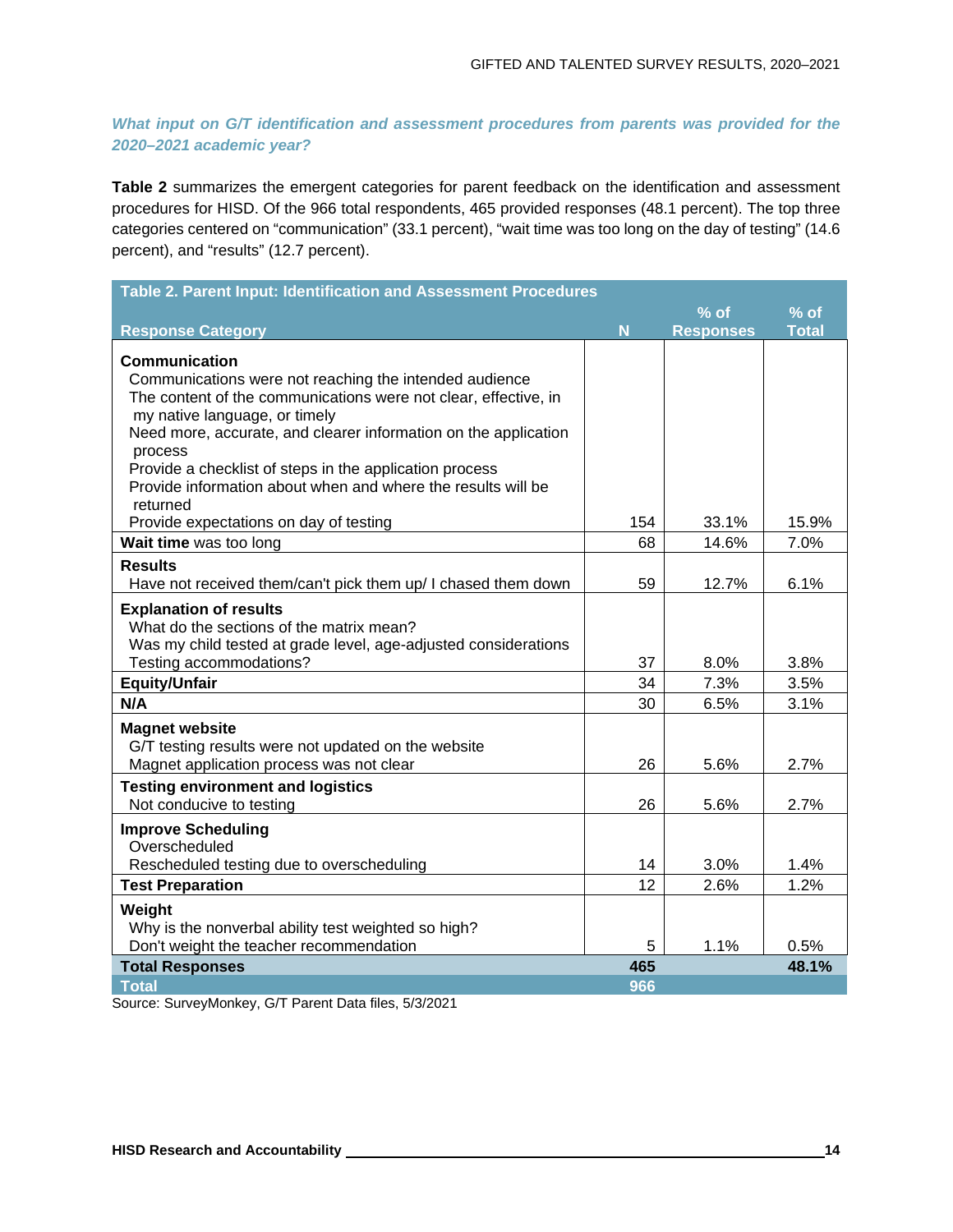## **Discussion**

The purpose of this report was to obtain data on the perceptions of the identification process and to collect information on assessment and identification practices for the Gifted and Talented Program. COVID-19, implementation of a new Student Information System, and budget constraints were all factors that impacted the assessment procedures conducted during the 2020–2021 school year.

For the open-ended question, out of 966 respondents, there were 465 responses. Communication reflected the highest emergent category with 33.1 percent of responses. Communications were not reaching the intended audience, especially if the parents did not have a child enrolled in an HISD school. Moreover, the content of the communications was lacking. It would behoove the G/T Department to form a focus group to review the G/T website, the G/T matrix, the G/T letters, and to discuss the best methods of communicating as well as the content of communications with HISD and non-HISD parents.

Based on parent responses, the following recommendations are made:

- Develop a specific location on the G/T website about what to expect on testing day. Include the following: parking instructions, check-in instructions, what to bring (cell phone), bathroom locations, food, time delays and what to do and who to contact.
- Develop a procedure for communicating with the parents involved in the assessment process: U.S. mail, email, or text message. Instructions on what to expect on the day of testing should be provided to parents prior to their testing date.
- Develop a procedure for informing HISD preschools about 4-year-old testing opportunities at the beginning of the school year so they can be a resource for parents.
- Develop a procedure for informing non-HISD parents about G/T assessment opportunities.
- Provide a checklist of steps in the application process and include timelines. This information should be communicated out to the community-at-large.
- Provide information about when and where the results will be returned.
- Provide contact information for questions that arise on the day of testing or during the application process or if the child's results have not been received.
- Provide communications or contacts who can speak to parents in their native language

Based on information provided in the open-ended question, scheduling was an issue that warrants attention. Too many students were scheduled on a single day. Parents recommended that the testing dates be expanded along with increasing the number of qualified assessors. Moreover, a suggestion was made to provide additional testing locations. These recommendations by parents were made in response to extraordinary "wait times" of two to four hours. For younger children, these delays negatively impacted their nap times and mealtimes. Figuring out how to entertain their children safely became problematic due to COVID-19. One parent stated the following:

"The information given was incorrect at the parent session. I was told my child would be tested at my zoned school, but that was not the case. I was also told to contact the G/T coordinator at my zoned school with questions, but she was not accessible. The worst, though, was that my child was not tested until FIVE HOURS after our appointment time in November, during which we sat in our car with no communication. This created stark inequity between parents who could afford to spend the day distracting hungry, tired kids in their cars and parents who took time off hourly jobs to be there. There should be a dramatic shift in the way these assessments are performed and scheduled. It was shameful."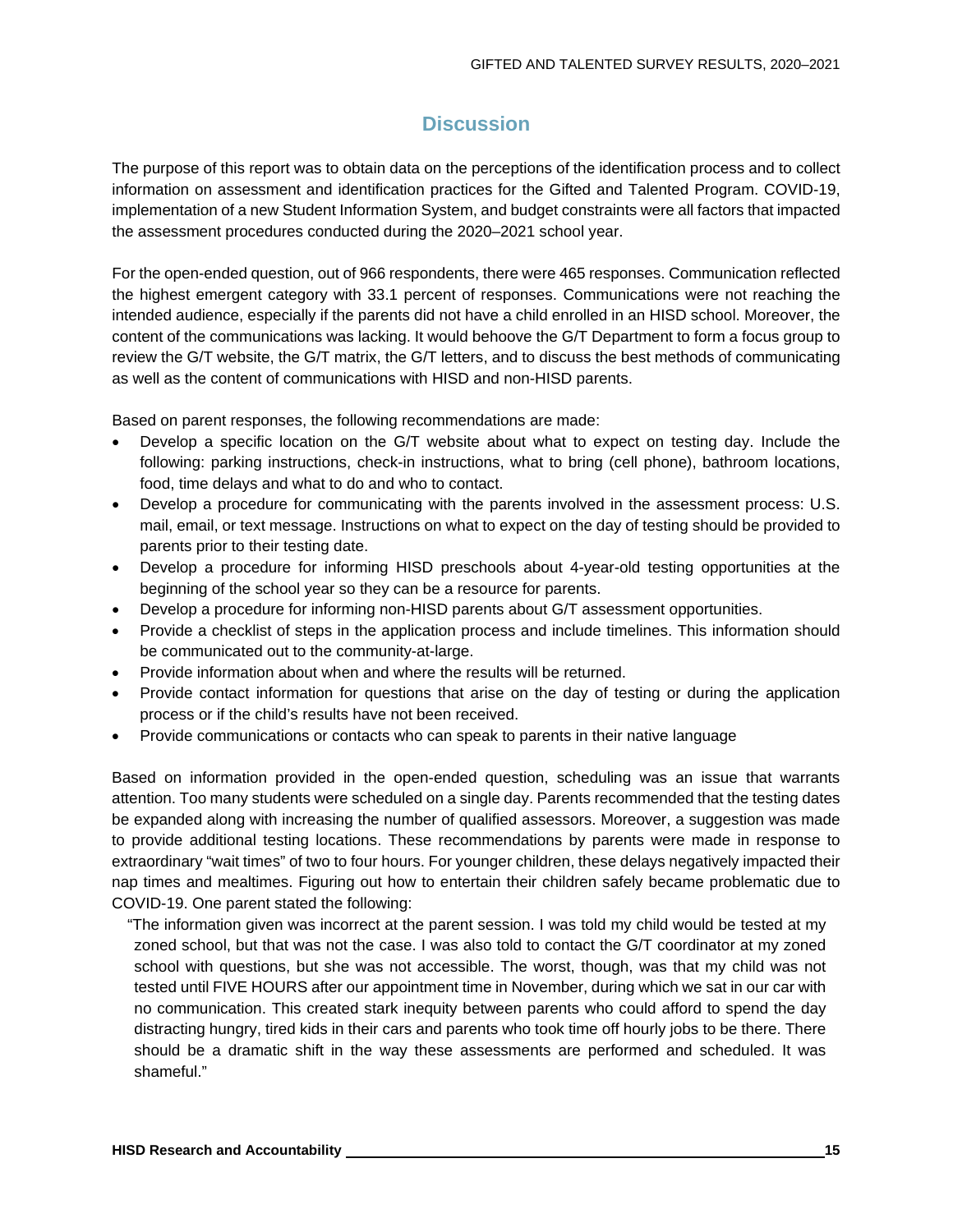Parents perceived these delays negatively impacted their child's performance on the test.

When parents were asked if there was sufficient information provided to help them understand the different sections of the G/T matrix, 60.4 percent indicated *No*. This aligns with the open-ended response where 8.0 percent of respondents indicated they would like to have an explanation of the different sections of the matrix. Moreover, the nature of the exams administered required greater explanation in terms of agenorming. It is recommended that clearer, more detailed communications are developed to help parents better understand the sections of the G/T matrix and how G/T identification is determined.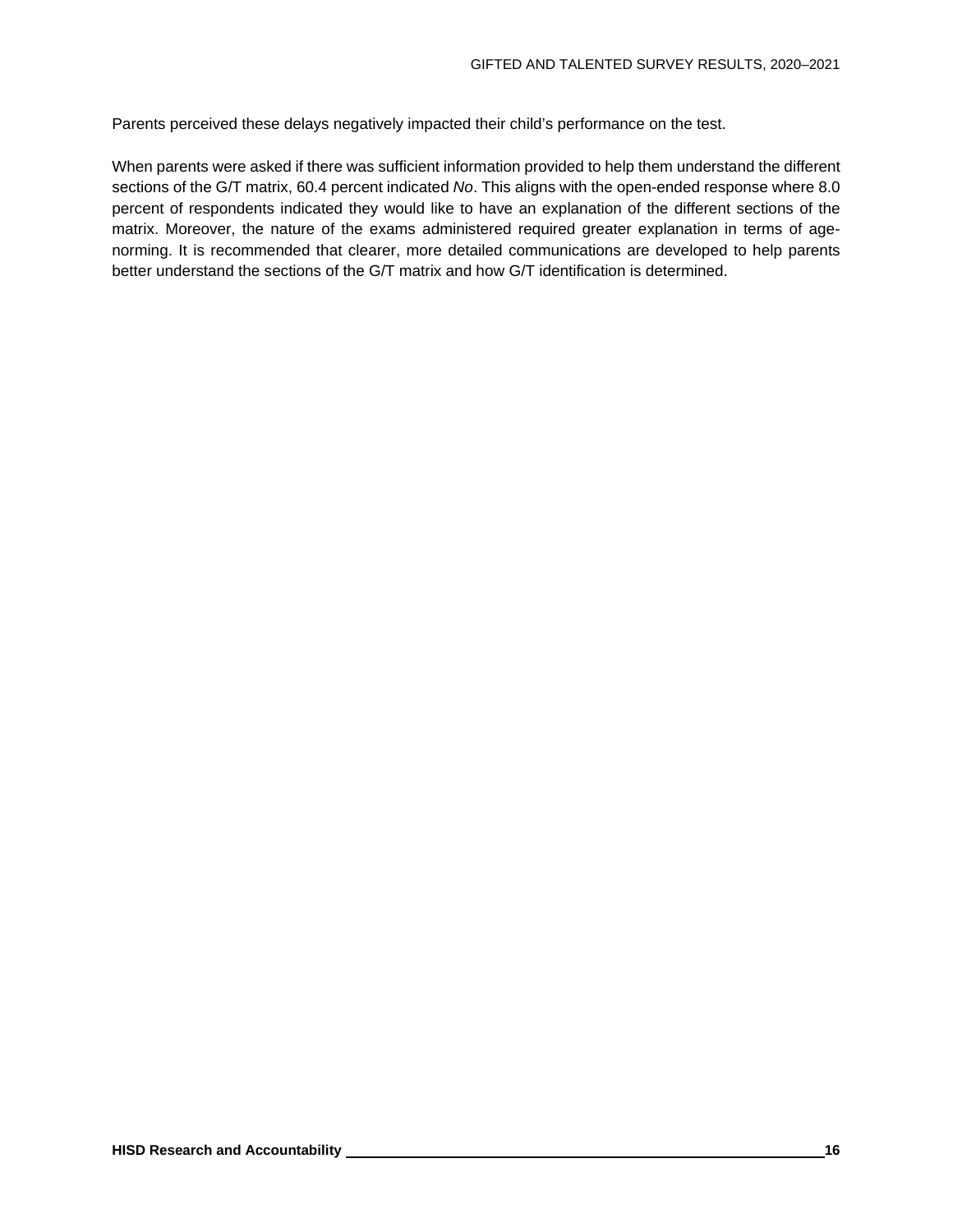## **Appendix A**

Were any of your children **assessed** during the **2020-2021** school year for G/T services? This question requires an answer.

|           | <b>COL</b><br>w.   | $\overline{O}$<br>70 |
|-----------|--------------------|----------------------|
| Yes       | 846                | $\sim$<br>G<br>w     |
| <b>No</b> | $\sqrt{2}$<br>14 U | Δ<br>$\cdots$        |

Please select the **current** grade level (s) of all of your children that were assessed for G/T services during the **2020–2021** school year. This question requires an answer.

|                                | N   | %         |
|--------------------------------|-----|-----------|
| Not Attending school currently | 75  | 8.5       |
| Pre-K                          | 342 | 38.6      |
| Kindergarten                   | 145 | 16.4      |
| First                          | 36  | 4.1       |
| Second                         | 23  | 2.6       |
| Third                          | 17  | 1.9       |
| Fourth                         | 14  | 1.6       |
| Fifth                          | 131 | 14.8      |
| Sixth                          | 18  | 2.0       |
| Seventh                        | 8   | .9        |
| Eighth                         | 70  | 7.9       |
| <b>Ninth</b>                   | 4   | .5        |
| Tenth                          | 0   | 0.0       |
| Eleventh                       | 1   | $\cdot$ 1 |
| Twelfth                        |     | .1        |

Did one or more of your children assessed in **2020-2021 qualify to receive G/T services**? Keep in mind that your child may have *qualified* for G/T services but did not get into his/her first choice of Vanguard Magnet schools.

|                                                 | N   | %    |
|-------------------------------------------------|-----|------|
| All of my children who were assessed qualified  | 350 | 43.6 |
| Some of my children who were assessed qualified | 56  | 7.0  |
| None of my children who were assessed qualified | 273 | 34.0 |
| I have not received the testing results.        | 123 | 15.3 |

Rate your level of agreement with each statement regarding HISD's G/T identification process on a scale of 1 (Strongly Disagree) to 5 (Strongly Agree).

|                                                                                        | <b>Strongly Disagree/ Disagree</b> |      |     | <b>Neutral</b> |     | Agree/<br><b>Strongly Agree</b> |
|----------------------------------------------------------------------------------------|------------------------------------|------|-----|----------------|-----|---------------------------------|
|                                                                                        |                                    | 7ο   |     |                |     |                                 |
| The G/T identification process was clear to me.                                        | 259                                | 34.0 | 185 | 24.3           | 318 | 41.7                            |
| The G/T Identification process was fair.                                               | 165                                | 21.7 | 289 | 38.0           | 307 | 40.3                            |
| There was sufficient time to complete the<br>application process.                      | 72                                 | 9.5  | 113 | 14.9           | 575 | 75.7                            |
| There was sufficient support available during the<br>application process.              | 176                                | 23.2 | 209 | 27.6           | 372 | 49.1                            |
| If I had a question during the application process,<br>I knew who to contact for help. | 267                                | 35.1 | 163 | 21.4           | 331 | 43.5                            |

Did you receive a copy of the G/T matrix for each child who was assessed in 2020-2021?

|     | --<br>LN. | $\overline{O}$<br>70      |
|-----|-----------|---------------------------|
| Yes | 388       | $\sqrt{2}$<br>$\sim$<br>◡ |
| No  | Δ<br>ັບເ  | 1C<br>93.                 |

Was there sufficient information provided to help you understand the different sections of the G/T matrix (i.e. ability test, achievement test, recommendation, report card (K-12 only), & obstacle points)?

|           | . .            | $\Omega$ |
|-----------|----------------|----------|
| Yes       | $\Gamma$<br>റാ | --<br>₹q |
| <b>No</b> | $\sim$<br>دت∠  | 60       |

Did you **attend** any of the Saturday virtual open houses during the Magnet School application process?

|                  | ĸ                     | n. |
|------------------|-----------------------|----|
| $\lambda$<br>'es | 22 <sub>A</sub><br>44 |    |
| <b>No</b>        | 536                   |    |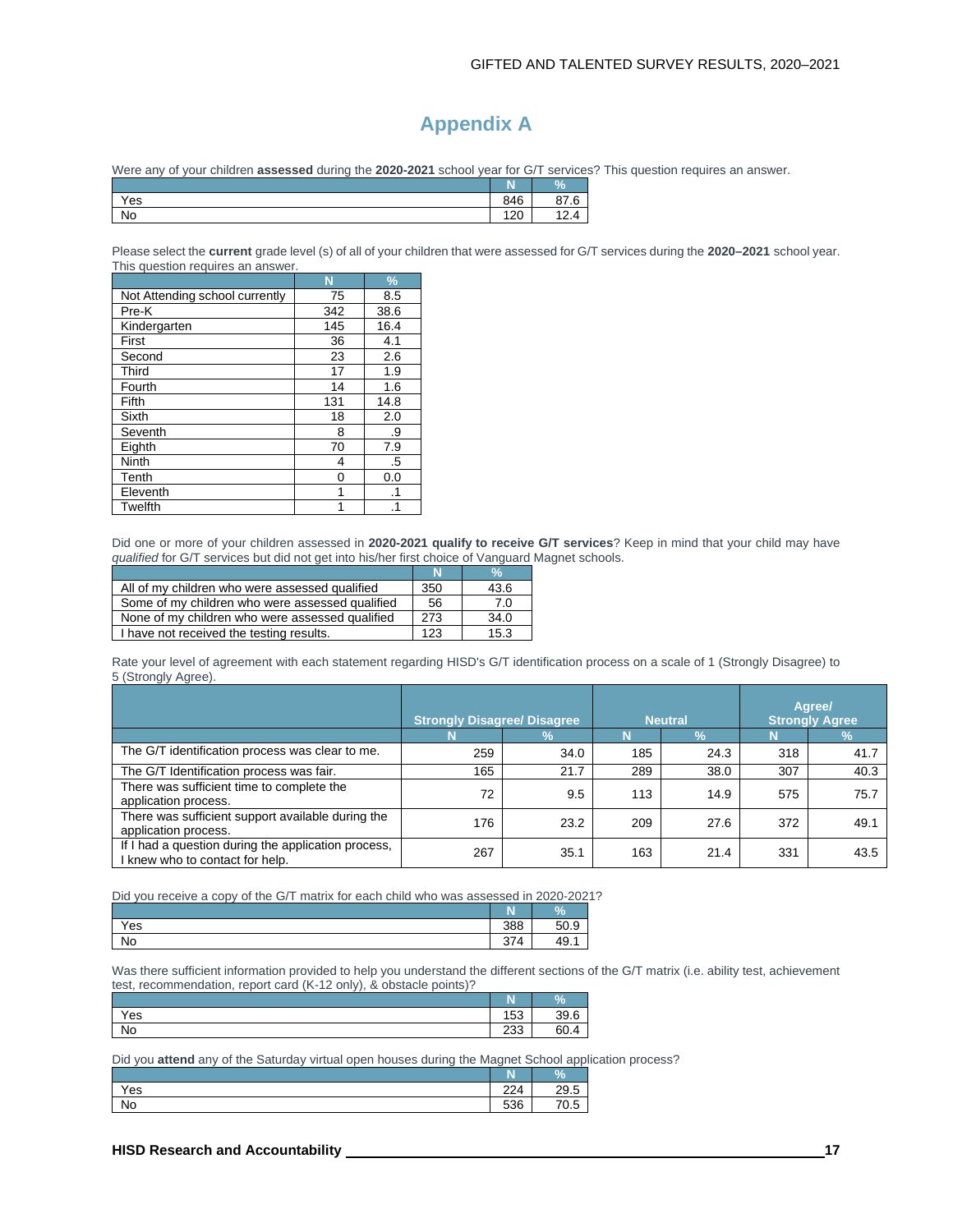Did you learn about the G/T identification process by **attending** any of the Saturday virtual open houses **during the Magnet School application process**?

|     | N<br>ш     | V <sub>o</sub>                      |
|-----|------------|-------------------------------------|
| Yes | 100<br>⊥∪∠ | $\rightarrow$<br>◢<br>т 1<br>$\sim$ |
| No  | ,,,<br>ں ا | 52<br>$\epsilon$                    |

Have you visited the Gifted and Talented website for **assessment and identification information**?

|     | m<br>IN.     | $\%$                   |
|-----|--------------|------------------------|
| Yes | 499          | 68.3                   |
| No  | $\sim$<br>ےت | $\sim$<br>-<br>◡ ៲ . ៸ |

If you answered **Yes** to the previous question, did you find the information you needed?

|                                                 |                 | 94  |
|-------------------------------------------------|-----------------|-----|
| Yes                                             | 308             |     |
| No                                              | 201             | 28. |
| I did not visit the Gifted and Talented website | 19 <sup>1</sup> |     |

How did you learn about **when** HISD was conducting G/T testing? Please select all that apply.

|                                    | N   | $\frac{9}{6}$ |
|------------------------------------|-----|---------------|
| Gifted and Talented website        | 196 | 18.5          |
| Magnet/School Choice website       | 322 | 30.3          |
| Campus website                     | 48  | 4.5           |
| Campus flyer                       | 19  | 1.8           |
| Campus Marquee                     | 4   | $\cdot$       |
| Campus or District Call Out        | 62  | 5.8           |
| Campus or District text message    | 40  | 3.8           |
| Friend or family member            | 205 | 19.3          |
| <b>Parent Information Sessions</b> | 55  | 5.2           |
| Other (please specify)             | 110 | 10.4          |

| <b>Response Category-Other</b>                             | N   | $%$ of<br><b>Responses</b> | % of Total |
|------------------------------------------------------------|-----|----------------------------|------------|
| Parent Action (parent initiated contact)                   | 38  | 33.6                       | 3.9        |
| Social Media/Media (i.e. Facebook, news, or online)        | 23  | 20.4                       | 2.4        |
| Action taken by the School (newsletter, email)             | 22  | 19.5                       | 2.3        |
| District Employee (teacher, principal, Magnet Coordinator) | 17  | 15.0                       | 1.8        |
| Phone calls/Email (action taken by the district            | 5   | 4.4                        | 0.5        |
| Sibling                                                    | 4   | 3.5                        | 0.4        |
| Don't Know                                                 | 1   | 0.9                        | 0.1        |
| After the fact                                             |     | 0.9                        | 0.1        |
| Friend                                                     |     | 0.9                        | 0.1        |
| School Choice website                                      |     | 0.9                        | 0.1        |
|                                                            | 113 |                            | 11.7       |
| <b>Total</b>                                               | 966 |                            |            |

Which are the most effective ways of communicating G/T information to your family? Please select all that apply.

|                                                                  | N   | $\frac{0}{0}$ |
|------------------------------------------------------------------|-----|---------------|
| Email                                                            | 664 | 46.5%         |
| Letter or Flyer sent home from the campus with my child          | 67  | 4.7%          |
| Letter or Flyer mailed to my home                                | 107 | 7.5%          |
| Mobile App-SchoolMessenger App (free)                            | 59  | 4.1%          |
| Call                                                             | 128 | 9.0%          |
| <b>Text Message</b>                                              | 312 | 21.9%         |
| <b>Parent/Student Connect</b>                                    | 84  | 5.9%          |
| Other (please specify) school tours, HISD website, and Facebook. | 6   | .4%           |